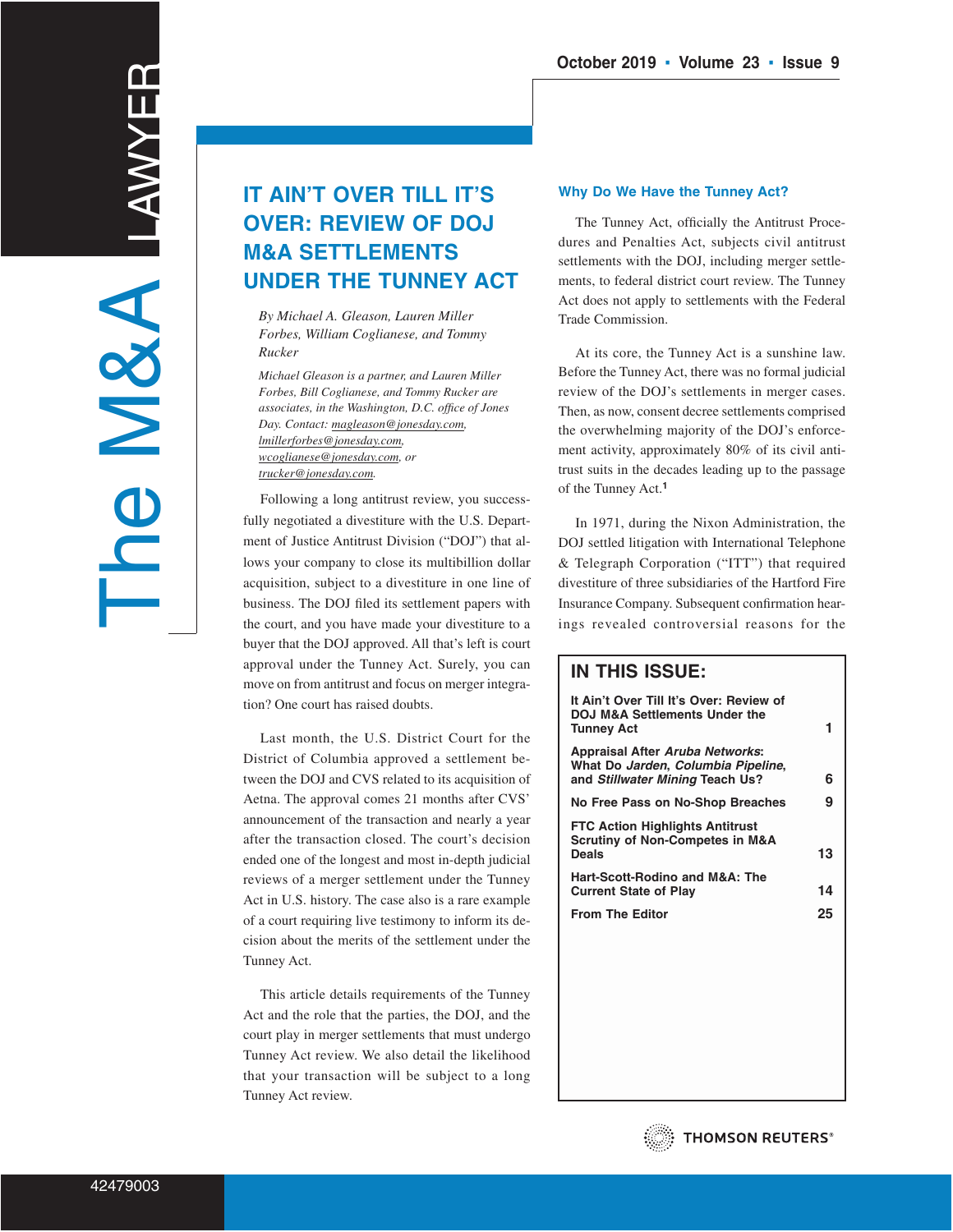settlement. Then, in 1972, ITT contributed \$400,000 to fund the Republican National Convention. Although there was no proof of any quid pro quo, these events triggered calls for increased transparency into DOJ settlements and ultimately, passage of the Tunney Act in 1974.**<sup>2</sup>** This history as a sunshine law helps explain the procedures of the Tunney Act and the courts' role in reviewing settlements.

### **What Is the Tunney Act?**

At a high level, the Tunney Act requires judicial review of the DOJ's settlements and a notice and comment period before a consent decree can be finalized.**<sup>3</sup>** Once the merging parties and the DOJ agree on the terms of a settlement, the DOJ files a complaint in federal district court alleging that the transaction is anticompetitive. However, the DOJ also simultaneously files a proposed final judgment ("PFJ") and a hold separate order (or, in some cases, an asset preservation order) that settle the complaint. The hold separate order mandates that the merged company operate the divested business separately and independently from the merged company. It also requires that merging parties comply with the PFJ, which details the terms of the divestiture. In most cases, once the court signs and enters the hold separate order, the parties are free to consummate the main transaction, and the divestiture transaction occurs sometime thereafter. Although the timeline varies, courts typically enter the hold separate order within a few days of the DOJ's filing with the court.

The court cannot enter the PFJ as a final judgment until the Tunney Act requirements have been met. The Tunney Act generally requires at least three months to complete and imposes three basic obligations: (1) disclosure of information by the DOJ about the proposed consent agreement; (2) a 60-day public comment period to allow input on the proposed remedy reflected in the consent decree; and (3) the district court's determination that entry of the proposed agreement serves the public interest.

To provide the public with information about the merits of the proposed settlement, the DOJ files a competitive impact statement ("CIS") at the same time as the complaint. The DOJ must publish both the CIS and the PFJ in the Federal Register at least 60 days before the court can enter the decree. A condensed version of the proposed settlement and the CIS also must be published (at the expense of the parties) for at least seven days during a two-week period in a general circulation newspaper in the district in which the case was filed, the District of Columbia, and any other districts that the court may direct.

The purpose of the notification and publication requirements is to inform the public, facilitating public comments on the proposed consent decree to aid the court in making its determination about whether the settlement is in the public interest. Any public comments also become part of the public record of the proceeding. After the public comment period closes, the DOJ analyses them, and publishes in the

# **The M&A Lawyer**

West LegalEdcenter 610 Opperman Drive Eagan, MN 55123

# ©2019 Thomson Reuters

For authorization to photocopy, please contact the **West's Copyright Clearance Center** at 222 Rosewood Drive, Danvers, MA 01923, USA (978) 750-8400; fax (978) 646-8600 or **West's Copyright Services** at 610 Opperman Drive, Eagan, MN 55123, fax (651) 687-7551. Please outline the specific material involved, the number of copies you wish to distribute and the purpose or format of the use.

This publication was created to provide you with accurate and authoritative information concerning the subject matter covered; however, this publication was not necessarily prepared by persons licensed to practice law in a particular jurisdiction. The publisher is not engaged in rendering legal or other professional advice and this publication is not a substitute for the advice of an attorney. If you require legal or other expert advice, you should seek the services of a competent attorney or other professional.

Copyright is not claimed as to any part of the original work prepared by a United States Government officer or employee as part of the person's official duties.

One Year Subscription  $\bullet$  10 Issues  $\bullet$  \$ 1,128.00 (ISSN#: 1093-3255)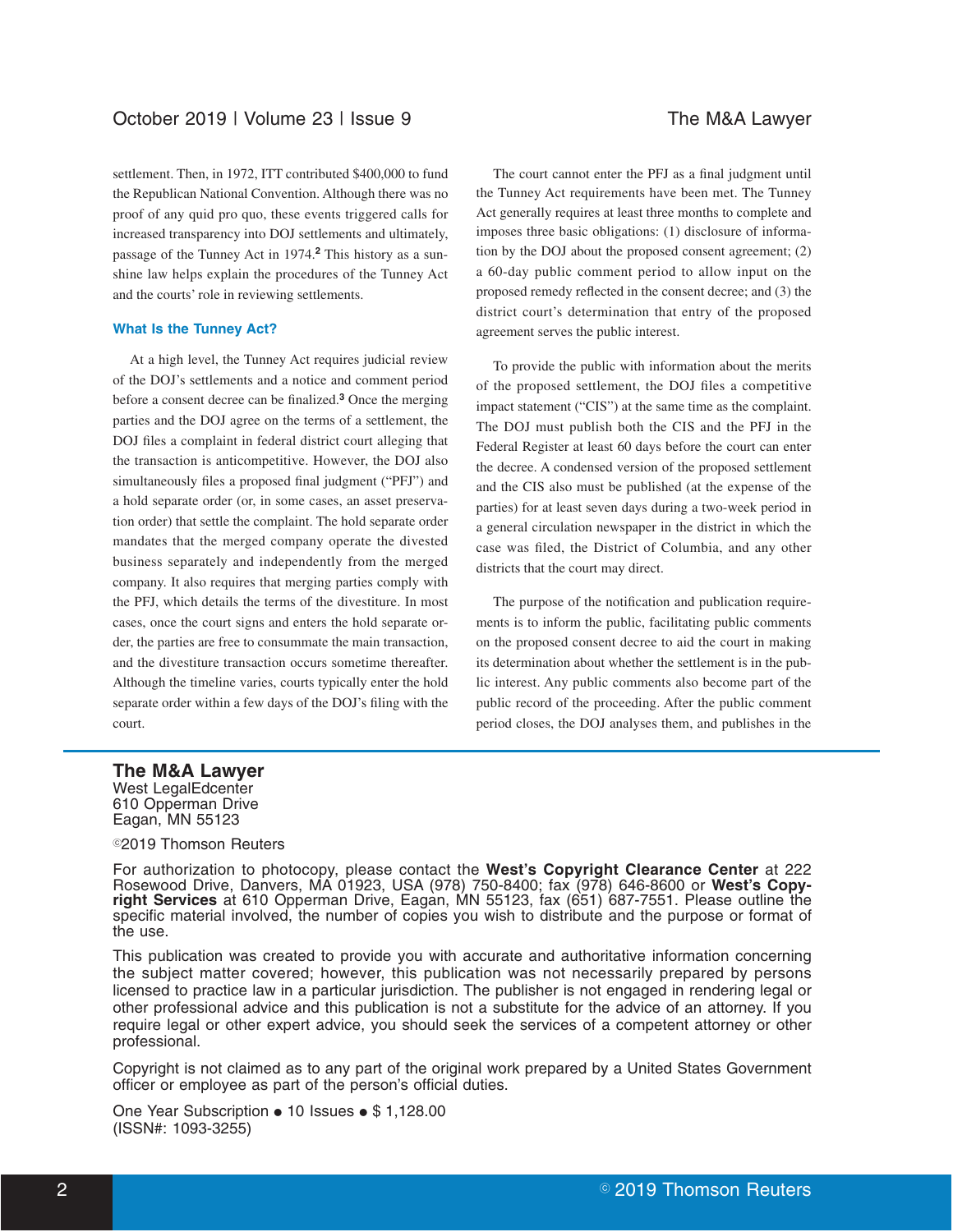Federal Register all public comments received, along with its response to the comments. The number of public comments range from no comments to many in highly publicized matters like the *Microsoft* consent agreement. Comments range from the not serious to substantive discussions of the merits of the case. In rare cases, the DOJ has modified consent decrees in response to public comments.

The primary disclosure obligation required of the merging parties is submission of a statement describing any contacts with government officials relating to the proposed settlement, excluding contacts solely between counsel of record and the DOJ. This requirement is intended to ensure public disclosure of political or "lobbying" contacts that might have influenced the DOJ in accepting the agreement, but not of typical "lawyering" contacts involving the party's outside legal counsel and the DOJ staff.

The final required step is the court's determination that the consent decree is "in the public interest." The court can only approve or disapprove a PFJ; it has no ability to change its terms. In making this determination, the court may take various steps to ensure that it has an adequate record to evaluate the decree, including holding hearings, consulting with experts, allowing full or limited third-party participation, and reviewing the comments submitted during the comment period. Most judges make the public interest determination through the least complicated and least timeconsuming process possible. Thus, hearings on proposed decrees are relatively uncommon, and most decrees are approved solely on the written submissions.

Tunney Act proceedings lead to results that are strange to the uninitiated.

- E In most cases, merging parties close their main transaction within days of the DOJ's first court filings and months before the court's Tunney Act review concludes.
- In most cases, following the Tunney Act's public comment period, the court makes its public interest determination long after the main transaction has closed and typically after the divestiture has occurred.
- Because courts have limited powers under the Tunney Act and few cases generate significant public comments, reviews are typically perfunctory.

# **How Can the Tunney Act Become a Concern?**

### Closing the Transaction

The most common question that merging parties ask is when during Tunney Act review they can close their transaction. As noted above, in most cases, parties are free to close their transaction once the court signs and enters the hold separate order, which requires the merged company to operate the divested assets separately from the merged business. The hold separate order, which the DOJ files at the same time as its complaint, preserves the competitive status quo until the divestiture can take place.

In the last seven years, courts entered hold separate orders in approximately 20% of all merger settlements on the same day that they were filed and approximately 38% within two business days. Courts took more than two business days in the remaining 43% of merger cases, the longest of which was 16 business days. Although the reason for a period of more than two days is not always apparent, in most cases, DOJ filed the case over the holidays or a judge was reassigned. Therefore, in most cases, parties can quickly close their transaction after the DOJ files its complaint and hold separate order.

## The Court's Public Interest Review

Although courts typically make their public interest determination swiftly and on the filed papers, on rare occasions, courts have conducted a more thorough investigation. In October 2018, the DOJ (and five states) settled charges that CVS' acquisition of Aetna would substantially reduce competition in the market for Medicare Part D prescription drug plans. To remedy the DOJ's concern, the parties agreed to divest Aetna's Part D business to WellCare. The DOJ filed its complaint and hold separate order on October 10, which the court entered on October 25. The parties closed the acquisition on November 28 and completed the divestiture two days later.

In a status conference in early December, Judge Leon raised concerns that the proposed settlement was not sufficiently broad, and even questioned whether the transaction should be unwound. Following a show cause hearing, and over the objections of the parties and the DOJ, he ordered CVS to operate Aetna as a separate business unit with independent control over prices and product offerings; freeze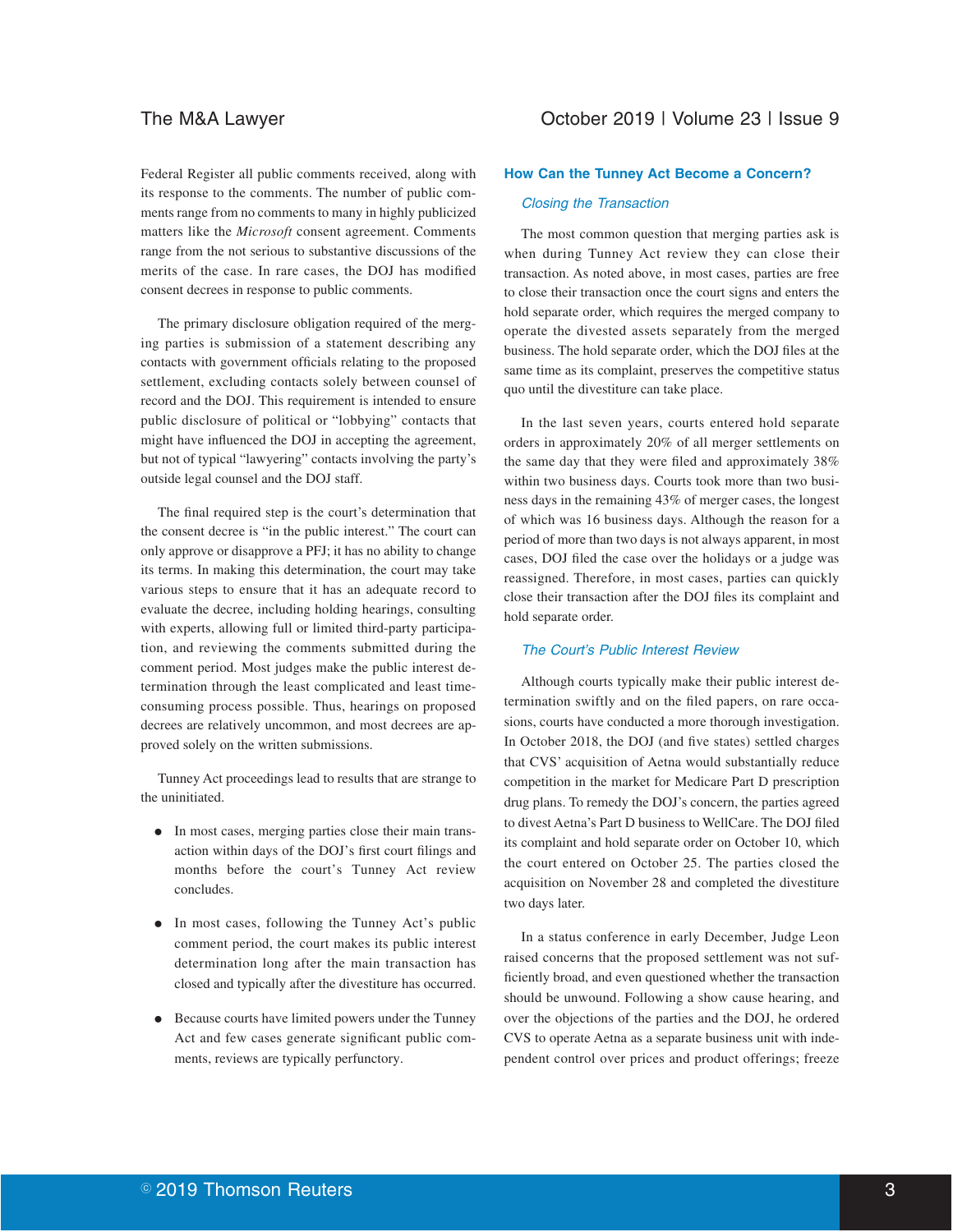compensation and benefits; and implement a firewall to prevent the exchange of competitively sensitive information.

The DOJ received more than 170 public comments totaling 1,800 pages. As is typical, the DOJ summarized and responded to the public comments, determined that no changes to the settlement were necessary, and recommended that the court enter the PFJ as final. However, Judge Leon determined that a public hearing was necessary to make the public interest determination, in part, because of concerns about the adequacy of the DOJ's response to public comments.

In June 2019, the court held a two-day, eight-hour public hearing that consisted of live testimony from third parties, company witnesses, and economic experts. The court took an active role in questioning witnesses, including challenging the proposed benefits of the transaction. Over its objection, the court also denied the DOJ the opportunity to cross examine witnesses who opposed the settlement.

In September, Judge Leon approved the settlement. Throughout the proceeding the DOJ and the court sparred over the proper role of the court in Tunney Act review. The DOJ contended that the court's public interest review is limited to markets that are the subject of the government's complaint. The DOJ therefore urged the court to set aside any evidence related to markets outside of Part D prescription drugs. Indeed, a number of public commenters, including witnesses at the June hearing, alleged harms outside of the market in the DOJ's complaint. The court, however, found that while it could not consider "claims" the government did not make, it could consider "harm" in other markets. The court acknowledged that the DOJ's settlements merit "great deference—if not a presumption of accuracy," but noted that "[i]f the Tunney Act is to mean anything, it surely must mean that no court should rubberstamp a consent decree approving the merger of 'one of the largest companies in the United States' and 'the nation's thirdlargest health-insurance company.' " The court concluded that while concerns related to other markets "warranted serious consideration," the markets were competitive today and would remain so post-merger.

# **Constitutional Questions**

By requiring a court to approve an exercise of prosecuto-

rial discretion by an arm of the executive branch, the Tunney Act has, at times, raised constitutional questions regarding the separation of powers. As explained above, the statute's enactment was driven in significant part by Congress' desire to ensure judicial oversight of the DOJ's settlements. But courts and the D.C. Circuit, in particular have not always been comfortable with judicial oversight of DOJ's decisionmaking, concerned that overly exacting judicial review risks improperly encroaching on DOJ's discretion in determining whether a merger is in the public interest.

This issue came to a head in a non-merger Tunney Act review involving Microsoft's alleged maintenance of a monopoly on the operating system for IBM-compatible personal computers. In 1995, the U.S. District Court for the District of Columbia found the DOJ's settlement proposal in the *Microsoft* case too narrow, too difficult to enforce, and insufficient to address certain antitrust concerns, so the court blocked entry of the agreement.**<sup>4</sup>** The U.S. Court of Appeals for the District of Columbia Circuit overturned this decision, concluding that the district court had exceeded its authority under the Tunney Act.**<sup>5</sup>** Cautioning that a district judge reviewing a Tunney Act application "must be careful not to exceed his or her constitutional role," the D.C. Circuit concluded that district courts' authority under the Tunney Act extended only to disapproving consent decrees that "appear[] to make a mockery of judicial power."**<sup>6</sup>** In the absence of any such "mockery," the court endorsed a deferential standard of review, explaining that "a court should not reject an agreed-upon modification unless 'it has exceptional confidence that adverse antitrust consequences will result perhaps akin to the confidence that would justify a court in overturning the predictive judgments of an administrative agency.' "**<sup>7</sup>**

Partially in reaction to *Microsoft* and other decisions, Congress amended the Tunney Act in 2004 to provide additional guidance on the factors relevant to courts' analyses and decision-making process, and to make clear that Tunney Act review was not a judicial "rubber stamp."**<sup>8</sup>**

The changes included:

- E stating that courts "shall," not just "may," use the Tunney Act's enumerated factors in its review;
- $\bullet$  adding a new factor, *i.e.*, the impact of the consent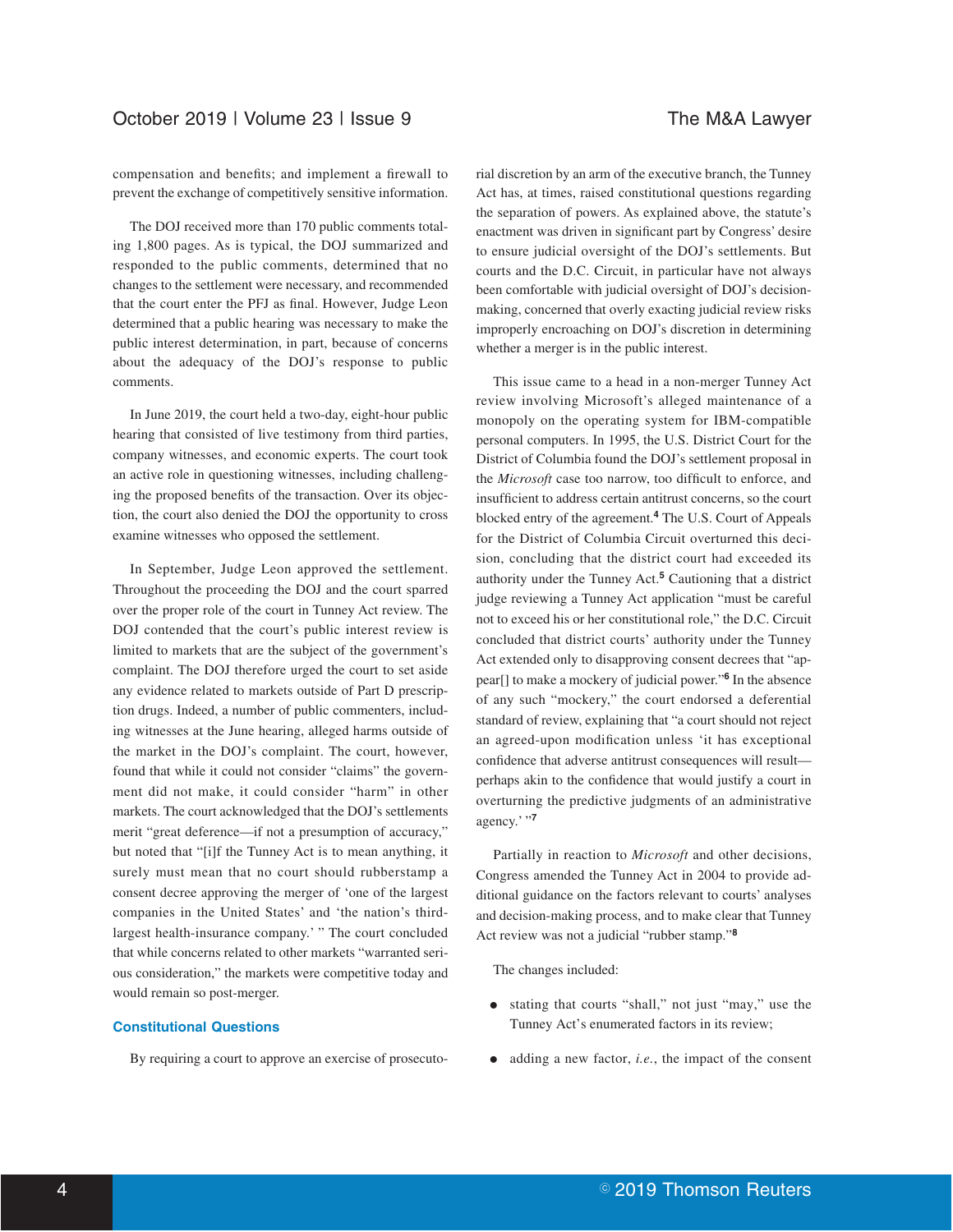decree on competition in the relevant market, for courts to consider; and

E clarifying that courts do not need to conduct an evidentiary hearing or permit intervenors.

Supporters of the 2004 amendments intended to make clear that the court's Tunney Act review was not limited to the D.C. Circuit's "mockery of the judicial function" standard.

The court in the CVS case appears not to have perceived risk of transgressing separation of powers in Tunney Act judicial proceedings. If anything, the court appeared more concerned about the abdication of judicial power that could result if it were to wave through any deal that the DOJ blessed subject to settlement.

As a practical matter a court's options are limited because it can only accept or reject, not alter, a settlement. In the case of a rejected settlement, the DOJ and the parties might try to negotiate a new settlement, but the parties are under no obligation to do so. If the parties refuse a new settlement, the DOJ's only option is to litigate and at that stage of a Tunney Act review, the main transaction typically has closed and the divestiture has occurred. Therefore, there is no longer a competitive problem to remedy. In the alternative, the DOJ might decide to withdraw its complaint, removing the case from the jurisdiction of the court. However, this may not be palatable to the DOJ because it would lose protections in the consent decree that survive the divestiture, such as preventing reacquisition of the divested assets for a period of time or the provision of back-office transition services to the divested business. Likewise, if the DOJ withdraws its complaint and in hindsight, the divestiture seller failed to meet its consent decree obligations, *e.g.*, it did not properly turnover all tangible and intangible assets such as contracts or customer lists, the DOJ likely would have no recourse against the seller. So far, the DOJ and merging parties have never faced this question.

### **Lessons for Merging Parties**

# 1. It Ain't Over Till It's Over

The CVS case demonstrates that Tunney Act review can have a significant impact on a transaction. Although the parties closed the transaction once the court entered the asset

preservation order, the court ordered CVS to hold Aetna separate until it concluded the Tunney Act review more than nine months later. During that period, the parties (and consumers) were unable to reap the benefits of the deal. For example, the parties projected \$750 million in near-term synergies, and anticipated new products and services flowing from the combination of Aetna's medical information and analytics with CVS' pharmacy data, resulting in earlier health interventions, improved outcomes, and lower costs.

# 2. Know Your Judge

The DOJ typically files its settlements, and sometimes litigates mergers, in the U.S. District Court for the District of Columbia. That court and its judges have ample experience with antitrust issues, consent decrees, and government settlements more generally. For example, Judge Leon oversaw the Tunney Act review of Comcast's acquisition of NBC Universal in 2011 and presided over contentious litigation related to AT&T's acquisition of Time Warner in 2018.

Outside the antitrust context, Judge Leon has rejected proposed settlements with government agencies in the past. For example, in a 2011 case, he rejected a settlement with the Securities and Exchange Commission, which led to a new settlement agreement with enhanced reporting obligations. In 2015, Judge Leon rejected a deferred prosecution agreement with the DOJ for violations of trade sanctions, arguing that the settlement would "undermine the public's confidence in the administration of justice," a decision which was overturned. Because Judge Leon has closely scrutinized settlements with government agencies in the past, it was not altogether surprising that he closely reviewed the settlement in this case.

### 3. Tunney Act Review Is Not Likely to Hold Up Your Deal

Although the CVS case involved a lengthy public interest review, the fact remains that most deals (nearly 60%) can close within two business days of the DOJ's complaint. Even in the CVS case, the court entered the asset preservation order 15 days after the DOJ's complaint, enabling the parties to close the transaction before the Tunney Act proceedings came to an end. Although the DOJ's filings include a description of Tunney Act procedures for the court,